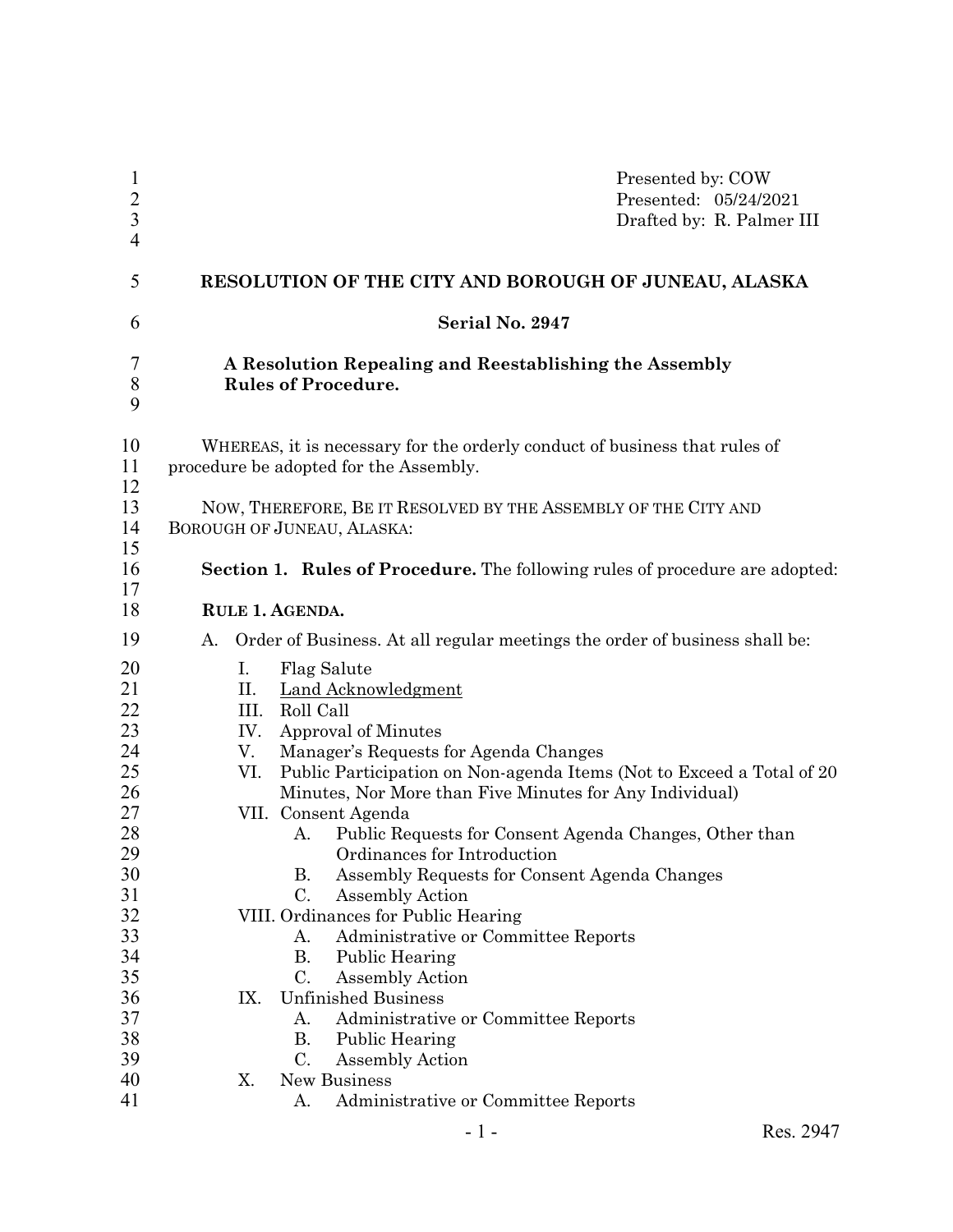| $\mathbf{1}$<br>$\overline{c}$<br>$\overline{3}$<br>$\overline{4}$<br>5<br>6<br>$\boldsymbol{7}$<br>$8\,$<br>9<br>10<br>11<br>12<br>13 |                                                                                                                                                                                                                                                                                                                                                                                                                                                                                                                                                                                                                                                                                                                                                                                                                                                                                                                                                                                                                                                                                                                                                                                                             | XI. | <b>B.</b><br><b>Public Hearing</b><br>C.<br>Assembly Action<br><b>Staff Reports</b><br>XII. Assembly Reports<br>Mayor's Report<br>А.<br>Committee Reports<br>В.<br>Liaison Reports<br>C.<br><b>Presiding Officer Reports</b><br>D.<br>XIII. Assembly Comments and Questions<br>XIV. Continuation of Public Participation on Public Participation on Non-<br>agenda Items<br>XV. Executive Session<br>XVI. Adjournment |  |  |
|----------------------------------------------------------------------------------------------------------------------------------------|-------------------------------------------------------------------------------------------------------------------------------------------------------------------------------------------------------------------------------------------------------------------------------------------------------------------------------------------------------------------------------------------------------------------------------------------------------------------------------------------------------------------------------------------------------------------------------------------------------------------------------------------------------------------------------------------------------------------------------------------------------------------------------------------------------------------------------------------------------------------------------------------------------------------------------------------------------------------------------------------------------------------------------------------------------------------------------------------------------------------------------------------------------------------------------------------------------------|-----|-----------------------------------------------------------------------------------------------------------------------------------------------------------------------------------------------------------------------------------------------------------------------------------------------------------------------------------------------------------------------------------------------------------------------|--|--|
| 14<br>15<br>16<br>17                                                                                                                   | Agenda Preparation. The agenda shall be prepared by the Manager subject<br>В.<br>to review and revision by the Mayor. The Mayor or the Manager shall brief the<br>Assembly as to any revisions. Other matters may be considered under<br>administrative reports, unfinished business, or new business as applicable.                                                                                                                                                                                                                                                                                                                                                                                                                                                                                                                                                                                                                                                                                                                                                                                                                                                                                        |     |                                                                                                                                                                                                                                                                                                                                                                                                                       |  |  |
| 18                                                                                                                                     |                                                                                                                                                                                                                                                                                                                                                                                                                                                                                                                                                                                                                                                                                                                                                                                                                                                                                                                                                                                                                                                                                                                                                                                                             |     | C. Consent Agenda. The Manager shall include under the consent agenda:                                                                                                                                                                                                                                                                                                                                                |  |  |
| 19                                                                                                                                     |                                                                                                                                                                                                                                                                                                                                                                                                                                                                                                                                                                                                                                                                                                                                                                                                                                                                                                                                                                                                                                                                                                                                                                                                             | 1.  | Ordinances for introduction;                                                                                                                                                                                                                                                                                                                                                                                          |  |  |
| 20                                                                                                                                     |                                                                                                                                                                                                                                                                                                                                                                                                                                                                                                                                                                                                                                                                                                                                                                                                                                                                                                                                                                                                                                                                                                                                                                                                             | 2.  | Resolutions;                                                                                                                                                                                                                                                                                                                                                                                                          |  |  |
| 21                                                                                                                                     |                                                                                                                                                                                                                                                                                                                                                                                                                                                                                                                                                                                                                                                                                                                                                                                                                                                                                                                                                                                                                                                                                                                                                                                                             | 3.  | Bid awards requiring Assembly concurrence; and                                                                                                                                                                                                                                                                                                                                                                        |  |  |
| 22<br>23                                                                                                                               |                                                                                                                                                                                                                                                                                                                                                                                                                                                                                                                                                                                                                                                                                                                                                                                                                                                                                                                                                                                                                                                                                                                                                                                                             | 4.  | Other items requiring Assembly action which do not involve substantial<br>public policy questions.                                                                                                                                                                                                                                                                                                                    |  |  |
| 24<br>25<br>26<br>27<br>28<br>29<br>30<br>31<br>32<br>33<br>34<br>35<br>36<br>37                                                       | The Manager shall include with the agenda such supplemental material or reports<br>as may be necessary to explain each item on the consent agenda and shall include a<br>specific recommendation for Assembly action on each item. Material, reports, and<br>recommendations submitted in writing to each member present and which are<br>available for public inspection prior to the Assembly meeting need not be read aloud,<br>but the minutes shall reflect the Manager's recommendation on each consent agenda<br>item adopted. Upon adoption of a motion to adopt the consent agenda, all consent<br>agenda items subject to the motion are adopted as recommended by the Manager.<br>The motion to adopt may not be amended; provided, upon the request of any<br>member, an item on the consent agenda shall be removed from the consent agenda<br>and placed under the appropriate regular agenda item for Assembly action. A notice<br>or motion for reconsideration or a motion to rescind a consent agenda motion shall<br>contain reference to the specific consent agenda item which is the subject of the<br>notice or motion and only that item shall be affected by the notice or motion. |     |                                                                                                                                                                                                                                                                                                                                                                                                                       |  |  |
| 38<br>39                                                                                                                               |                                                                                                                                                                                                                                                                                                                                                                                                                                                                                                                                                                                                                                                                                                                                                                                                                                                                                                                                                                                                                                                                                                                                                                                                             |     | <b>RULE 2. MEETINGS.</b>                                                                                                                                                                                                                                                                                                                                                                                              |  |  |

40 A. Date and Time of Regular Meetings. The Assembly shall regularly meet at 41 7:00 p.m. every third Monday according to a schedule approved by the Assembly and 7:00 p.m. every third Monday according to a schedule approved by the Assembly and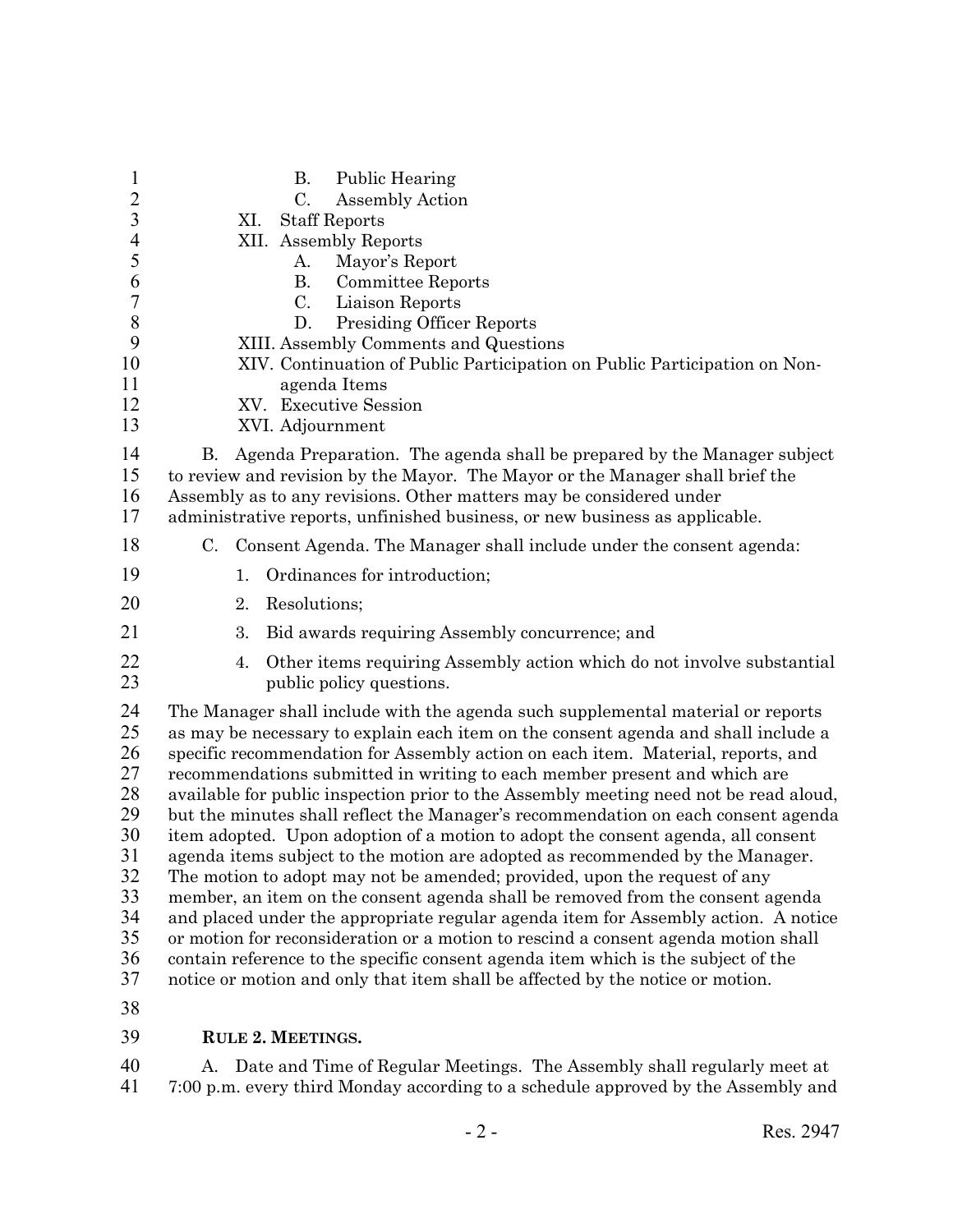| $\mathbf{1}$<br>$\overline{2}$                       | published by the Clerk's office. The Assembly may by motion or otherwise change<br>the date of a meeting as may be necessary or convenient.                                                                                                                                                                                                                                                                              |  |  |  |  |
|------------------------------------------------------|--------------------------------------------------------------------------------------------------------------------------------------------------------------------------------------------------------------------------------------------------------------------------------------------------------------------------------------------------------------------------------------------------------------------------|--|--|--|--|
| $\mathfrak{Z}$<br>$\overline{\mathcal{A}}$<br>5<br>6 | B. Place of Regular Meetings. Regular Assembly meetings shall be held in the<br>Assembly Chambers at the Municipal Building at 155 South Seward Street, Juneau,<br>Alaska, unless the Assembly, at a preceding regular or special meeting has, by<br>motion or otherwise, designated a different place for a particular meeting.                                                                                         |  |  |  |  |
| $\boldsymbol{7}$<br>8                                | C. Special Meetings. Special meetings may be called and held as provided by<br>the Charter.                                                                                                                                                                                                                                                                                                                              |  |  |  |  |
| 9<br>10                                              | D. Time of Adjournment. Meetings will adjourn at 11:00 p.m. unless extended<br>by a vote of at least six members.                                                                                                                                                                                                                                                                                                        |  |  |  |  |
| 11<br>12                                             | E. Public seating area. People in a meeting room must comply with all laws,<br>including occupancy and public health requirements.                                                                                                                                                                                                                                                                                       |  |  |  |  |
| 13                                                   |                                                                                                                                                                                                                                                                                                                                                                                                                          |  |  |  |  |
| 14                                                   | RULE 3. ASSEMBLYMEMBER ATTENDANCE POLICY FOR REGULAR MEETINGS.                                                                                                                                                                                                                                                                                                                                                           |  |  |  |  |
| 15<br>16<br>17<br>18<br>19<br>20                     | Excused Absences. Any absence of an Assemblymember from a regular<br>A.<br>meeting of the Assembly shall be deemed to be unexcused unless the<br>Assemblymember is absent from the meeting as a result of attending to official<br>business on behalf of the City and Borough of Juneau, for extenuating medical<br>reasons, or for other significant cause, in which case the absence shall be deemed to<br>be excused. |  |  |  |  |
| 21<br>22<br>23<br>24                                 | Attendance Report. Upon request of the Human Resources Committee, the<br><b>B.</b><br>Manager shall direct the Clerk to provide to the Assembly quarterly reports on<br>attendance at regular Assembly meetings.                                                                                                                                                                                                         |  |  |  |  |
| 25                                                   | RULE 4. LEGISLATION.                                                                                                                                                                                                                                                                                                                                                                                                     |  |  |  |  |
| 26                                                   | Drafting. The Attorney shall draft ordinances and resolutions<br>A.                                                                                                                                                                                                                                                                                                                                                      |  |  |  |  |
| 27                                                   | For presentation to the Assembly only<br>1.                                                                                                                                                                                                                                                                                                                                                                              |  |  |  |  |
| 28                                                   | (a) by vote or consensus of the Assembly,                                                                                                                                                                                                                                                                                                                                                                                |  |  |  |  |
| 29                                                   | by vote of a standing or ad hoc Assembly committee,<br>(b)                                                                                                                                                                                                                                                                                                                                                               |  |  |  |  |
| 30                                                   | by request of the Mayor, the Manager, or any member, or<br>$\left( \mathrm{c}\right)$                                                                                                                                                                                                                                                                                                                                    |  |  |  |  |
| 31<br>32<br>33<br>34<br>35<br>36                     | (d)<br>on the Attorney's own initiative to correct errors not otherwise<br>correctable in any section or to make amendments to Title 01.45<br>the Conflict of Interest Code, Title 01.50 the Appellate Code, Title<br>01.60 the Regulation Procedures Code, Title 03.30 the Code<br>Enforcement Code, Title 42 the Penal Code, or any section imposing<br>duties on the Attorney.                                        |  |  |  |  |
| 37<br>38<br>39                                       | For presentation to a standing or ad hoc Assembly committee only by<br>2.<br>vote of the committee, request of its chair, or by direction of the<br>Assembly.                                                                                                                                                                                                                                                            |  |  |  |  |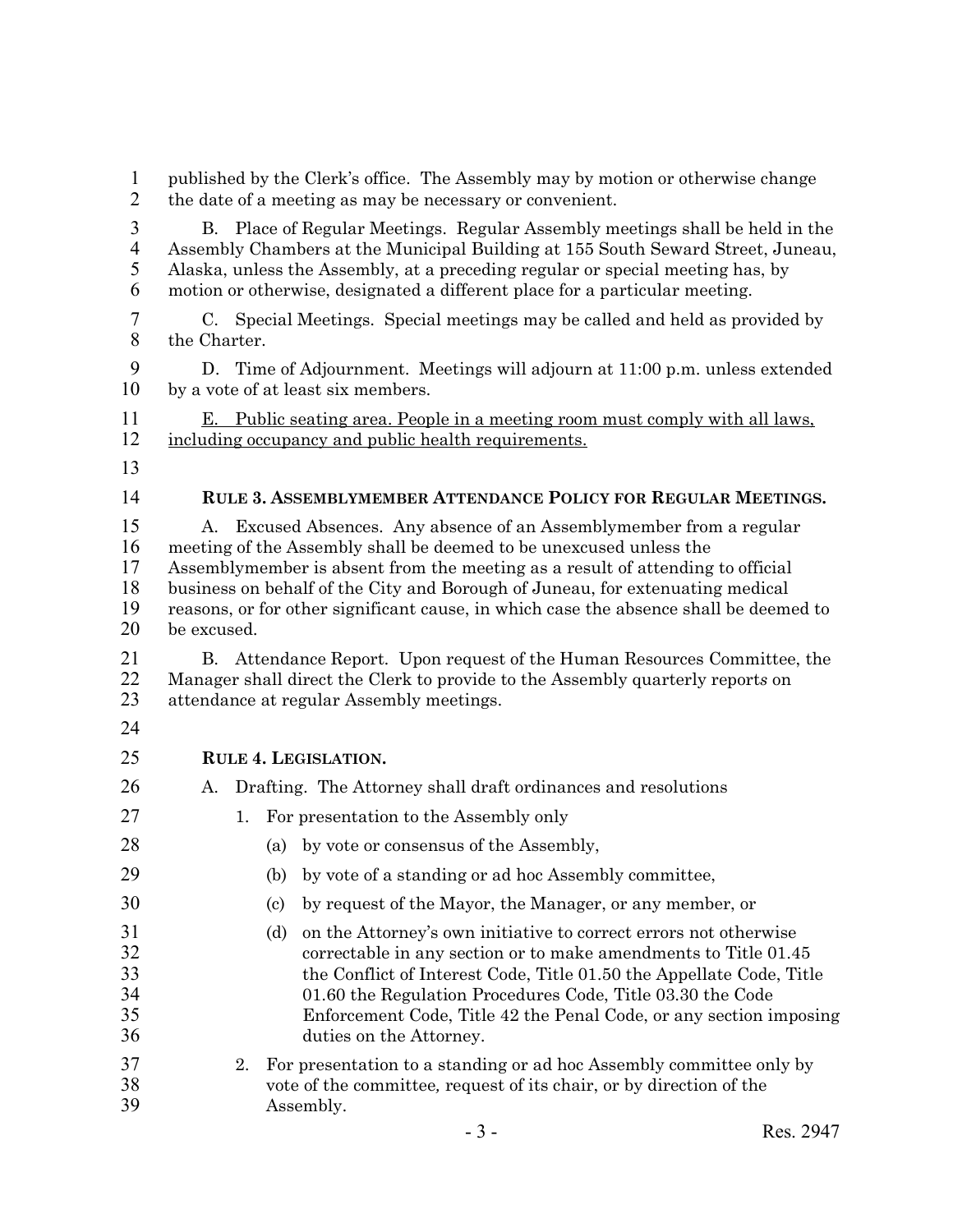1 B. Procedure. Upon presentation of an ordinance, any member may move that it be introduced and set for public hearing, referred to committee, deferred, or it be introduced and set for public hearing, referred to committee, deferred, or rejected as provided in Charter section 5.3. If the motion is for referral to committee, the Mayor shall refer the ordinance to the appropriate committee. The Mayor's referral may be changed by a majority vote of the members of the Assembly. If the motion is for introduction, the motion shall set a date for the public hearing. All such motions may be amended.

## **RULE 5. COMMITTEES.**

 A. Standing Committees. The Assembly shall have the following standing committees:

- 12 1. Committee of the Whole
- 2. Finance Committee
- 3. Human Resources Committee
- 4. Lands, Housing, and Economic Development Committee
- 5. Public Works and Facilities Committee
- Any member of the Assembly may sit with any committee at all times; such member shall have the right to participate in committee discussion except that members of the committee shall have priority in obtaining the floor and only committee members may vote. Reasonable opportunity for the public to be heard shall be allowed at committee meetings other than those designated as work sessions.
- 22 B. Special Committees. The Assembly shall have such special committees as 23 may be considered necessary. Special committees automatically terminate upon<br>24 completion of the committee's assignment. completion of the committee's assignment.
- C. Selection, Process and Duties of Committees of the Assembly.
- 26 1. Standing Committees. (a) With the exception of the Committee of the Whole, the Finance 28 Committee, and the Human Resources Committee in proceedings<br>29 mursuant to Rule  $5(C)(2)(f)$ , there shall be not more than four pursuant to Rule  $5(C)(2)(f)$ , there shall be not more than four 30 Assemblymembers appointed to each standing committee of the<br>31 Assembly. Each Assemblymember will be appointed to at least 31 Assembly. Each Assemblymember will be appointed to at least one,<br>32 but not more than three, standing committees, in addition to the but not more than three, standing committees, in addition to the Finance Committee and the Committee of the Whole. (b) Nominations for standing committee appointments and for the position of chair of each such committee shall be made by the Mayor, and shall be subject to ratification by the Assembly. In making nominations for committee appointments, the Mayor shall strive to ensure, to the extent reasonably possible, that there is a balance and diversity of opinion, viewpoints, and perspective among the Assemblymembers nominated for committee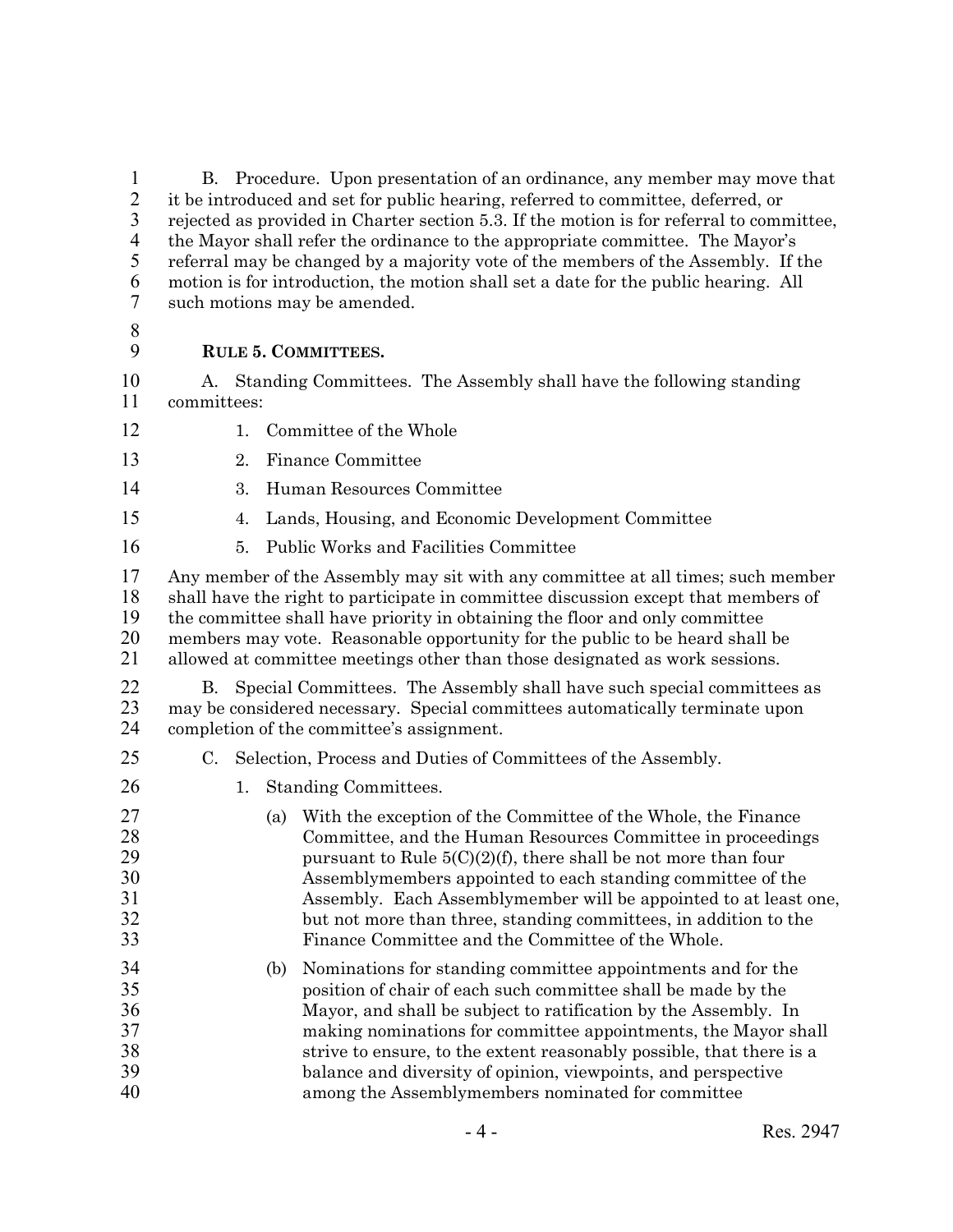| $\mathbf{1}$<br>$\overline{c}$<br>$\overline{3}$                                                           |                                                                                                                                                                                                                                                       | membership, and that there is at least one Assemblymember<br>nominated for appointment to each committee who has expertise in<br>the areas assigned to the committee.                                                                                                                                                                                                                                                                                                                                                                                                                                                                                                                                                                                                                                                                                                                                                       |  |
|------------------------------------------------------------------------------------------------------------|-------------------------------------------------------------------------------------------------------------------------------------------------------------------------------------------------------------------------------------------------------|-----------------------------------------------------------------------------------------------------------------------------------------------------------------------------------------------------------------------------------------------------------------------------------------------------------------------------------------------------------------------------------------------------------------------------------------------------------------------------------------------------------------------------------------------------------------------------------------------------------------------------------------------------------------------------------------------------------------------------------------------------------------------------------------------------------------------------------------------------------------------------------------------------------------------------|--|
| $\overline{4}$<br>5<br>6<br>$\overline{7}$<br>$\,8\,$<br>9<br>10<br>11<br>12<br>13<br>14<br>15<br>16<br>17 | $\left( \mathrm{c}\right)$                                                                                                                                                                                                                            | Each year following the regular municipal election, all<br>Assemblymembers will be given an opportunity to indicate in<br>writing which of the standing committees they request to serve on.<br>At least two of the nominations for appointment for each standing<br>committee shall be made from those Assemblymembers, if any, who<br>have requested to serve on the committee for which the<br>appointments are to be made. The nomination for membership and<br>chair positions shall be made by the Mayor and ratified by the<br>Assembly within seven days of the first meeting after the<br>certification of the regular municipal election each year. All<br>committee members shall be appointed to serve for a term expiring<br>upon ratification by the Assembly of the committee appointments<br>following the next regular municipal election. All committee<br>members serve at the pleasure of the Assembly. |  |
| 18<br>19<br>20<br>21<br>22<br>23                                                                           | (d)                                                                                                                                                                                                                                                   | A standing committee may at the call of its chair or the vote of its<br>membership take up any matter within the scope of its charge<br>established by these rules and not pending as legislation authorized<br>by the Assembly. Matters not within the scope of any standing<br>committee, or within the scope of more than one standing<br>committee shall be assigned by the Mayor.                                                                                                                                                                                                                                                                                                                                                                                                                                                                                                                                      |  |
| 24<br>25<br>26<br>27                                                                                       | (e)                                                                                                                                                                                                                                                   | Each committee shall refer information to and coordinate activities<br>with other appropriate committees. Issues referred to another<br>committee and any directions to the Manager must have the<br>concurrence of a majority of the committee members.                                                                                                                                                                                                                                                                                                                                                                                                                                                                                                                                                                                                                                                                    |  |
| 28<br>2.<br>29<br>30<br>31                                                                                 | Human Resources Committee. The Human Resources Committee may<br>take up issues relating to the health and well-being of Juneau citizens<br>and their participation in local government. The duties of the Human<br>Resources Committee shall include: |                                                                                                                                                                                                                                                                                                                                                                                                                                                                                                                                                                                                                                                                                                                                                                                                                                                                                                                             |  |
| 32<br>33                                                                                                   | (a)                                                                                                                                                                                                                                                   | Nominating citizens to all CBJ boards and commissions.<br>Appointment to such bodies shall be made by the full Assembly;                                                                                                                                                                                                                                                                                                                                                                                                                                                                                                                                                                                                                                                                                                                                                                                                    |  |
| 34<br>35<br>36                                                                                             | (b)                                                                                                                                                                                                                                                   | Making recommendations to the full Assembly regarding the<br>issuance, renewal, or transfer of liquor licenses, restaurant<br>designation permits, and marijuana licenses;                                                                                                                                                                                                                                                                                                                                                                                                                                                                                                                                                                                                                                                                                                                                                  |  |
| 37                                                                                                         | $\left( \mathrm{c}\right)$                                                                                                                                                                                                                            | Reviewing and proposing amendments to these Rules;                                                                                                                                                                                                                                                                                                                                                                                                                                                                                                                                                                                                                                                                                                                                                                                                                                                                          |  |
| 38                                                                                                         | (d)                                                                                                                                                                                                                                                   | Reserved;                                                                                                                                                                                                                                                                                                                                                                                                                                                                                                                                                                                                                                                                                                                                                                                                                                                                                                                   |  |
| 39                                                                                                         | (e)                                                                                                                                                                                                                                                   | Overseeing Juneau's relations with its sister cities;                                                                                                                                                                                                                                                                                                                                                                                                                                                                                                                                                                                                                                                                                                                                                                                                                                                                       |  |
| 40<br>41<br>42                                                                                             | (f)                                                                                                                                                                                                                                                   | Membership for Certain Appointments. The Human Resources<br>Committee shall meet as needed to recommend appointments to the<br>Planning Commission, the Hospital Board, the Ski Area Board, the<br>$-5-$<br>Res. 2947                                                                                                                                                                                                                                                                                                                                                                                                                                                                                                                                                                                                                                                                                                       |  |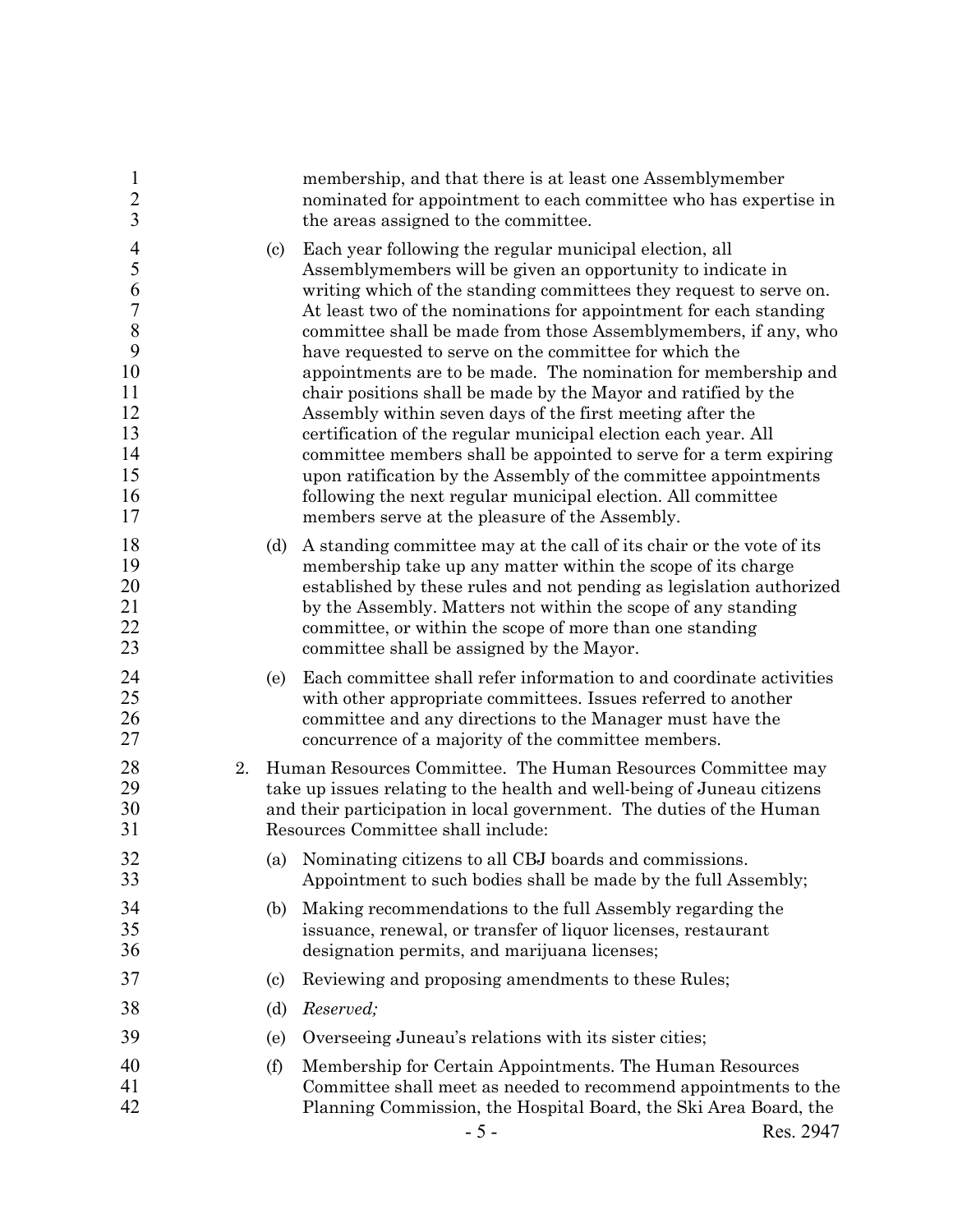| $\mathbf{1}$<br>$\overline{2}$<br>$\overline{3}$<br>$\overline{4}$ |    | Docks and Harbors Board, and the Airport Board. The Mayor and<br>all Assemblymembers shall serve as members of the Committee<br>and the Human Resources chair shall serve as chair at these<br>meetings.                                                                                                                                                                                                                                                                                                                                                                                                                                                                                                                                                           |  |  |  |
|--------------------------------------------------------------------|----|--------------------------------------------------------------------------------------------------------------------------------------------------------------------------------------------------------------------------------------------------------------------------------------------------------------------------------------------------------------------------------------------------------------------------------------------------------------------------------------------------------------------------------------------------------------------------------------------------------------------------------------------------------------------------------------------------------------------------------------------------------------------|--|--|--|
| 5<br>6<br>$\boldsymbol{7}$<br>8                                    | 3. | Finance Committee. The Finance Committee may take up issues<br>relevant to the fiscal status of the CBJ. The Mayor and all<br>Assemblymembers shall serve as members of the Finance Committee.<br>The duties of the Finance Committee shall include:                                                                                                                                                                                                                                                                                                                                                                                                                                                                                                               |  |  |  |
| 9<br>10                                                            |    | Review of the Manager's proposed budget and recommendations to<br>(a)<br>the Assembly for a final budget;                                                                                                                                                                                                                                                                                                                                                                                                                                                                                                                                                                                                                                                          |  |  |  |
| 11<br>12                                                           |    | Review of the fiscal policies of the CBJ as deemed necessary by the<br>(b)<br>committee.                                                                                                                                                                                                                                                                                                                                                                                                                                                                                                                                                                                                                                                                           |  |  |  |
| 13<br>14<br>15<br>16<br>17<br>18<br>19<br>20<br>21<br>22<br>23     | 4. | Committee of the Whole. The Committee of the Whole may take up<br>those issues within the jurisdiction of multiple committees and those<br>warranting detailed review prior to consideration by the Assembly. The<br>Mayor and all Assemblymembers shall serve as members of the<br>Committee of the Whole. Generally, the rules of the Assembly shall be<br>followed in the Committee of the Whole, provided that, at the discretion<br>of the chair, the rules may be relaxed and the rules relating to<br>participation by the presiding officer and the number of times a member<br>may speak shall not be in effect unless otherwise ordered by a majority<br>of the committee. In preparing the committee agenda, the chair shall<br>consult with the Mayor. |  |  |  |
| 24<br>25<br>26<br>27<br>28<br>29                                   | 5. | Lands, Housing, and Economic Development Committee. The Lands,<br>Housing, and Economic Development Committee may take up issues<br>relevant to the lands, housing, economic development, water or air<br>within the City and Borough. The duties of the Lands, Housing, and<br>Economic Development Committee shall include recommendations to<br>the Assembly regarding:                                                                                                                                                                                                                                                                                                                                                                                         |  |  |  |
| 30<br>31                                                           |    | The preparation and revision of a land management plan and the<br>(a)<br>acquisition and disposal of CBJ lands;                                                                                                                                                                                                                                                                                                                                                                                                                                                                                                                                                                                                                                                    |  |  |  |
| 32<br>33                                                           |    | The administration of the lands fund and the mineral holdings of<br>(b)<br>the CBJ;                                                                                                                                                                                                                                                                                                                                                                                                                                                                                                                                                                                                                                                                                |  |  |  |
| 34<br>35                                                           |    | Implementation of the Long Range Waterfront Development Plan,<br>$\left( \mathrm{c}\right)$<br>and issues relating to use and development of the CBJ waterfront;                                                                                                                                                                                                                                                                                                                                                                                                                                                                                                                                                                                                   |  |  |  |
| 36<br>37                                                           |    | Promotion of improved housing availability in the City and<br>(d)<br>Borough; and                                                                                                                                                                                                                                                                                                                                                                                                                                                                                                                                                                                                                                                                                  |  |  |  |
| 38                                                                 |    | Promotion of a vibrant and diverse local economy.<br>(e)                                                                                                                                                                                                                                                                                                                                                                                                                                                                                                                                                                                                                                                                                                           |  |  |  |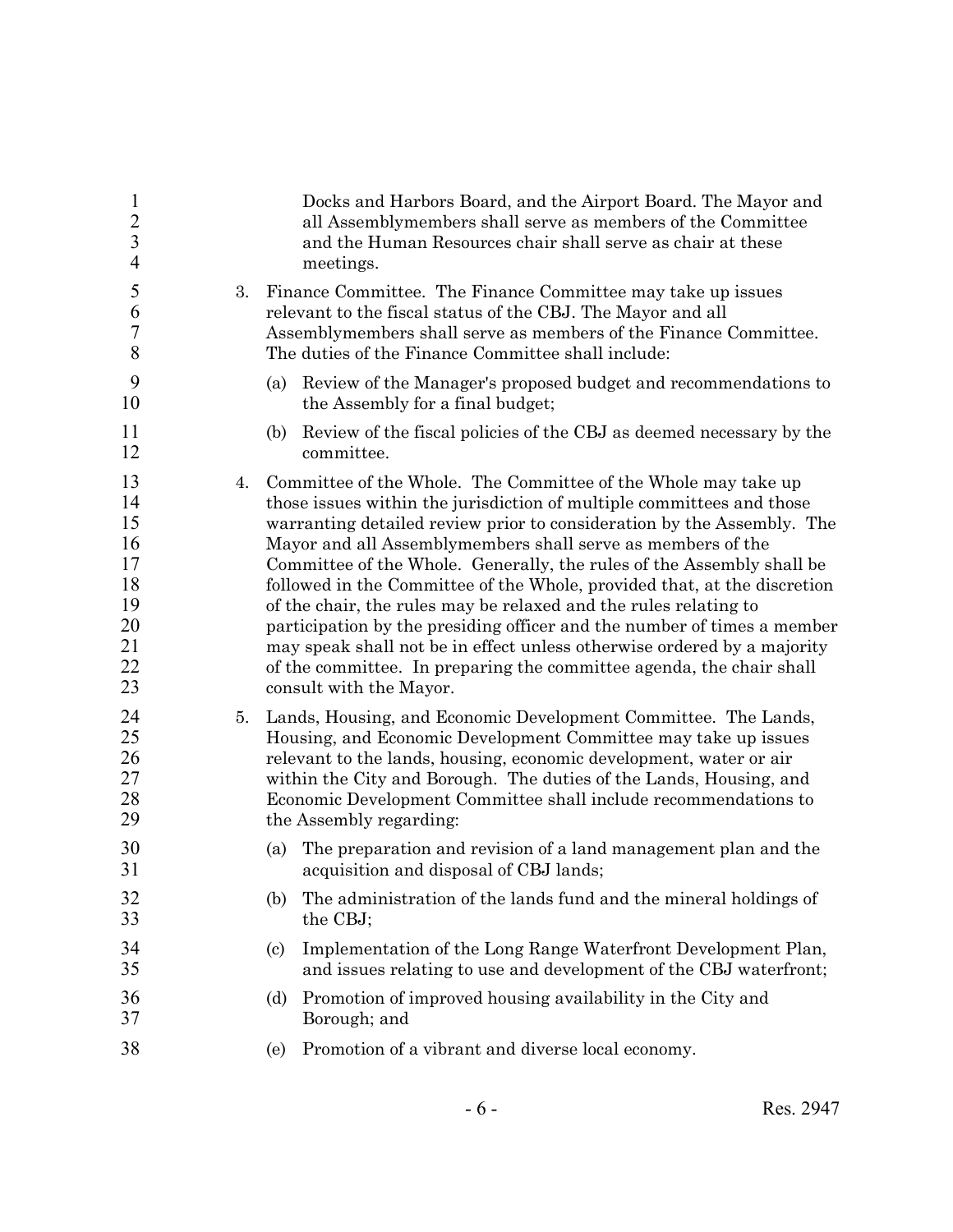| $\mathbf{1}$<br>$\frac{2}{3}$                            |                                                                                                                                                                                                                                                                                                                                                                                                                                                                                    | Public Works and Facilities Committee. The PWFC may take up issues<br>6.<br>relevant to the infrastructure of CBJ, including transportation and<br>utilities. The duties of the PWFC shall include: |                  |                                                      |                                                                                                                                                                                                                                                                                                                                                                                                                                                                                                                                                                                                                                                                 |           |
|----------------------------------------------------------|------------------------------------------------------------------------------------------------------------------------------------------------------------------------------------------------------------------------------------------------------------------------------------------------------------------------------------------------------------------------------------------------------------------------------------------------------------------------------------|-----------------------------------------------------------------------------------------------------------------------------------------------------------------------------------------------------|------------------|------------------------------------------------------|-----------------------------------------------------------------------------------------------------------------------------------------------------------------------------------------------------------------------------------------------------------------------------------------------------------------------------------------------------------------------------------------------------------------------------------------------------------------------------------------------------------------------------------------------------------------------------------------------------------------------------------------------------------------|-----------|
| $\overline{4}$<br>5<br>6                                 |                                                                                                                                                                                                                                                                                                                                                                                                                                                                                    | (a)                                                                                                                                                                                                 |                  | capital improvement plans and lists;                 | Making recommendations to the Assembly regarding the capital<br>improvement program required by Charter section 9.2 and other                                                                                                                                                                                                                                                                                                                                                                                                                                                                                                                                   |           |
| 7<br>8                                                   |                                                                                                                                                                                                                                                                                                                                                                                                                                                                                    | (b)                                                                                                                                                                                                 | to be continued; |                                                      | Advising each newly elected Assembly of unfinished capital projects                                                                                                                                                                                                                                                                                                                                                                                                                                                                                                                                                                                             |           |
| 9<br>10                                                  |                                                                                                                                                                                                                                                                                                                                                                                                                                                                                    | $\left( \mathrm{c}\right)$                                                                                                                                                                          |                  | Making recommendations to the Assembly regarding the | preparation and revision of an areawide transportation plan;                                                                                                                                                                                                                                                                                                                                                                                                                                                                                                                                                                                                    |           |
| 11<br>12<br>13                                           |                                                                                                                                                                                                                                                                                                                                                                                                                                                                                    | (d)                                                                                                                                                                                                 | building.        |                                                      | Making recommendations related to energy efficiency, renewable<br>resources, waste reduction and recycling, global warming and green                                                                                                                                                                                                                                                                                                                                                                                                                                                                                                                            |           |
| 14<br>15<br>16<br>17<br>18<br>19<br>20<br>21<br>22<br>23 |                                                                                                                                                                                                                                                                                                                                                                                                                                                                                    | 7.                                                                                                                                                                                                  |                  | shall serve at the pleasure of the Assembly.         | Special Committees. Nominations for special committee appointments<br>and the chair position of each special committee shall be made by the<br>Mayor, and shall be subject to ratification by the Assembly. In making<br>nominations for special committee appointments, the Mayor shall strive<br>to ensure, to the extent reasonably possible, that there is a balance of<br>opinion, viewpoints, and perspective among the Assemblymembers<br>nominated for committee membership, and that there is at least one<br>Assemblymember nominated for appointment to each such committee<br>who has expertise in the areas assigned to the committee. All members |           |
| 24                                                       | D.                                                                                                                                                                                                                                                                                                                                                                                                                                                                                 | Reserved.                                                                                                                                                                                           |                  |                                                      |                                                                                                                                                                                                                                                                                                                                                                                                                                                                                                                                                                                                                                                                 |           |
| 25<br>26<br>27<br>28<br>29<br>30                         | Е.<br>Quorum of Committees. For the Committee of the Whole and the Finance<br>Committee, a majority of the membership shall constitute a quorum. For committees<br>with seven or eight members, four of the membership shall constitute a quorum, for<br>committees with five or six members, three of the membership shall constitute a<br>quorum. For committees with four or fewer members, two of the membership shall<br>constitute a quorum for the transaction of business. |                                                                                                                                                                                                     |                  |                                                      |                                                                                                                                                                                                                                                                                                                                                                                                                                                                                                                                                                                                                                                                 |           |
| 31<br>32<br>33                                           | F. Voting. The minimum vote required to take official action shall be the same<br>as that constituting a quorum; provided, however, that in the case of a tie vote, the<br>action fails.                                                                                                                                                                                                                                                                                           |                                                                                                                                                                                                     |                  |                                                      |                                                                                                                                                                                                                                                                                                                                                                                                                                                                                                                                                                                                                                                                 |           |
| 34                                                       |                                                                                                                                                                                                                                                                                                                                                                                                                                                                                    |                                                                                                                                                                                                     |                  |                                                      |                                                                                                                                                                                                                                                                                                                                                                                                                                                                                                                                                                                                                                                                 |           |
| 35                                                       |                                                                                                                                                                                                                                                                                                                                                                                                                                                                                    |                                                                                                                                                                                                     |                  | RULE 6. ASSEMBLY LIAISONS TO BOARDS AND COMMISSIONS. |                                                                                                                                                                                                                                                                                                                                                                                                                                                                                                                                                                                                                                                                 |           |
| 36<br>37<br>38                                           | and commissions:                                                                                                                                                                                                                                                                                                                                                                                                                                                                   |                                                                                                                                                                                                     |                  |                                                      | A. Appointment of Liaisons. The Mayor shall nominate one member of the<br>Assembly to serve as the liaison to each of the following City and Borough boards                                                                                                                                                                                                                                                                                                                                                                                                                                                                                                     |           |
|                                                          |                                                                                                                                                                                                                                                                                                                                                                                                                                                                                    |                                                                                                                                                                                                     |                  | $-7-$                                                |                                                                                                                                                                                                                                                                                                                                                                                                                                                                                                                                                                                                                                                                 | Res. 2947 |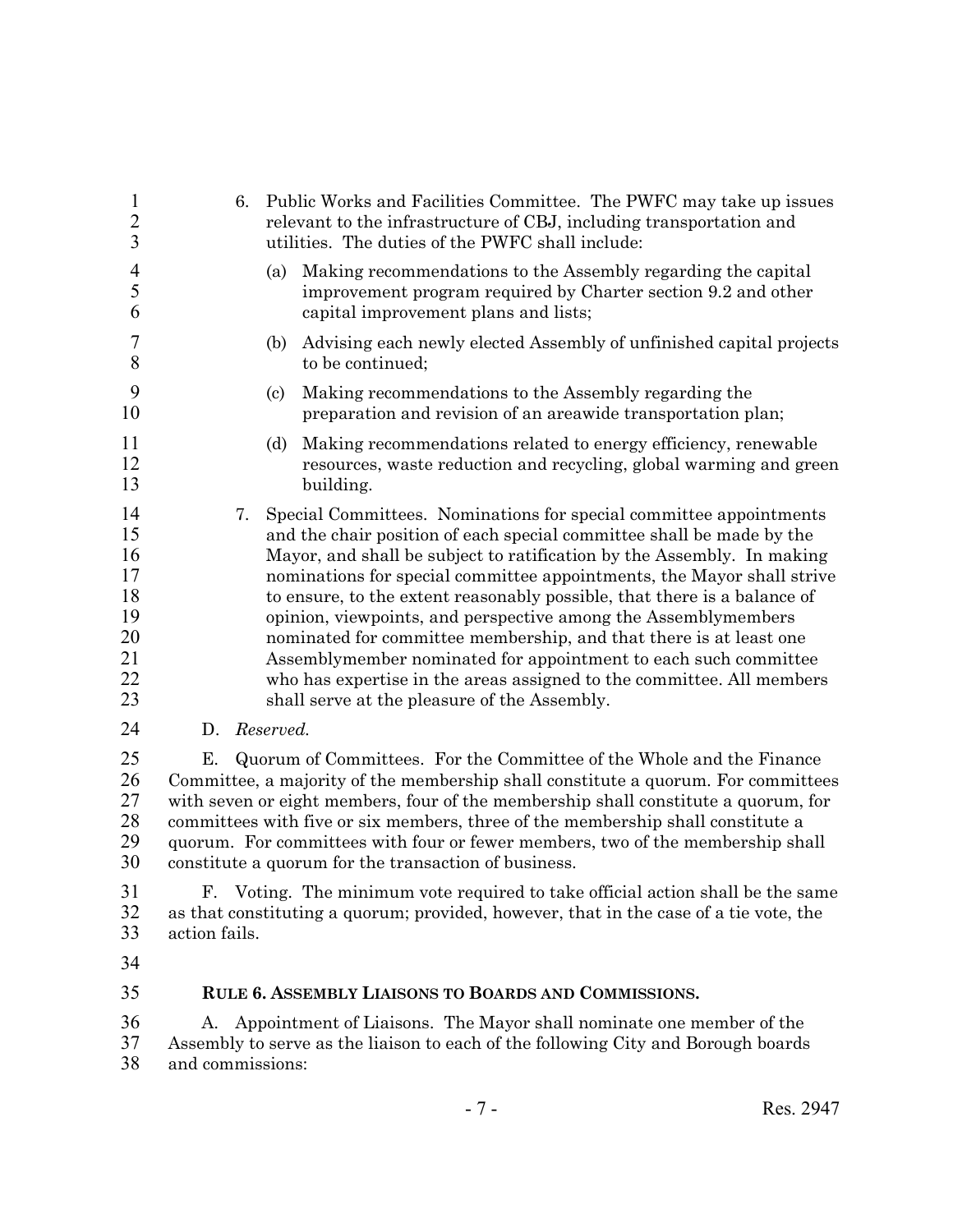- Planning Commission
- Hospital Board
- Docks and Harbors Board
- Airport Board
- School Board
- Ski Area Board
- Aquatics Board

 The nominations shall be subject to ratification by the Assembly. Liaisons to other entities may be appointed from time to time.

 B. Role of Liaison. Assembly liaisons serve as a link between the Assembly and the board or commission to establish and maintain communication between the bodies on issues, projects, and other matters of mutual concern and interest. Assembly liaisons are not required to regularly attend board or commission meetings; but if they do, they shall not have the power to vote on the board or commission, and are not to be counted in determining whether a quorum of the board or commission is present.

 C. Other Meetings. The Assembly encourages its members to attend meetings of other boards, commissions, and citizen groups and inform the Assembly on the activities of those bodies and the issues before them, as appropriate.

**RULE 7. DEBATE.**

 A. Speaking on the Question. A member or the Manager may speak more than once to the same question at the same stage of proceedings provided that priority of access to the floor shall be given to members who have not spoken on the question. Members shall endeavor to provide the body with relevant facts and arguments and 26 shall strive to avoid redundancy.

 B. Asking Questions. After obtaining recognition from the chair, a member 28 may ask direct questions of another member of the Assembly or to a person<br>29 appearing before the Assembly. The questions may not be argumentative. appearing before the Assembly. The questions may not be argumentative.

 C. Decorum. Members shall not question the motives, competency or integrity of any person except as necessary to decide an appeal, personnel evaluation, contract award, or other matter in which such issues are clearly relevant. The chair shall 33 admonish any member violating this rule and if violations are severe or repeated,<br>34 may without a vote declare a recess not to exceed ten minutes. may without a vote declare a recess not to exceed ten minutes.

- 
-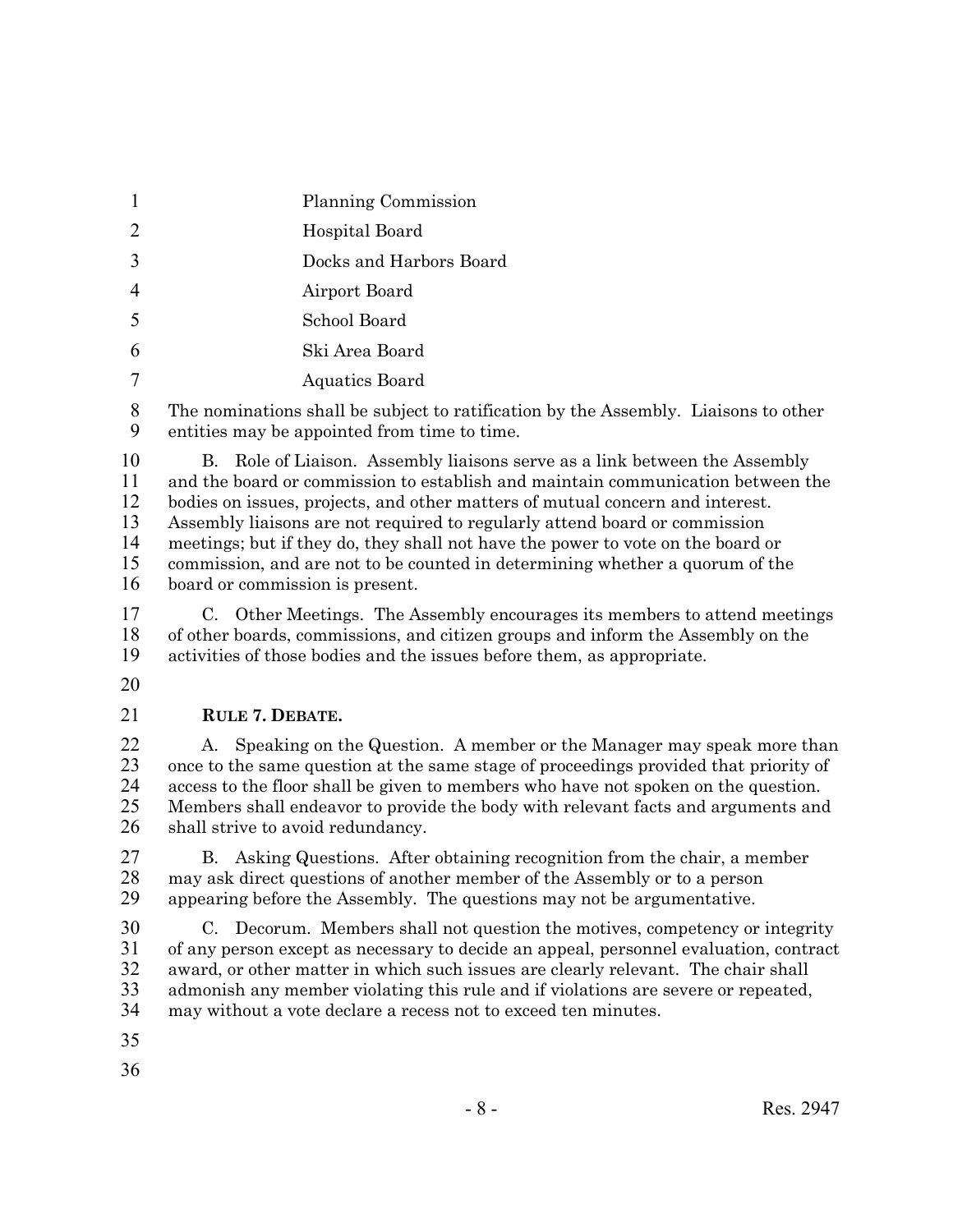**RULE 8. RULES OF PUBLIC PARTICIPATION.**

 When permitted by Rule 14, public participation during hearings on ordinances and matters other than appeals will be conducted according to the following rules, which will be posted in the Assembly Chambers:

A. The hearing will be conducted by the Mayor as chair.

6 B. The Mayor will open the hearing by summarizing its purposes and reemphasizing the rules of procedure. reemphasizing the rules of procedure.

 C. The Mayor may set a time limit for public testimony, for individual speakers, or both if it appears necessary to gain maximum participation and conserve time, and may for the same reason disallow all questions from the Assembly to members of the public. The time limit may be extended by a majority of the Assembly. The time limit for individual speakers shall be uniform for all speakers, and shall be strictly enforced. Speakers shall not have the right to transfer their unused time to other speakers, but the Mayor may grant additional time to a person speaking on behalf of a group present in the chambers.

 D. Citizens will be encouraged to submit written presentations and exhibits. Material submitted to the Manager's office more than three business days before a 18 meeting and comprising ten pages or less will be eligible for copying for that<br>19 meeting. Material submitted less than three days before a meeting will be meeting. Material submitted less than three days before a meeting will be 20 distributed by the Clerk at the meeting provided that the submission includes at least 15 copies. least 15 copies.

 E. The Mayor will set forth the item or subject to be discussed and will rule non germane comments out of order.

 F. All speakers, public, and members of the Assembly will be recognized by the chair by surname.

 G. Members of the public will precede their remarks by stating their names and, unless otherwise allowed by the Mayor, their place of residence.

28 H. Members of the Assembly will not direct questions to each other or to the chair during public participation except as to the conduct of the hearing. chair during public participation except as to the conduct of the hearing.

 I. Members of the Assembly may direct questions to members of the public only to obtain clarification of material presented. The questions may not be argumentative, nor may they have the purpose or effect of unreasonably extending any time limit applicable to public speakers.

 J. The public may direct questions to the Assembly or the administration. The questions may not be argumentative.

36 K. The public may direct questions to the chair only as it pertains to the conduct of the hearing. conduct of the hearing.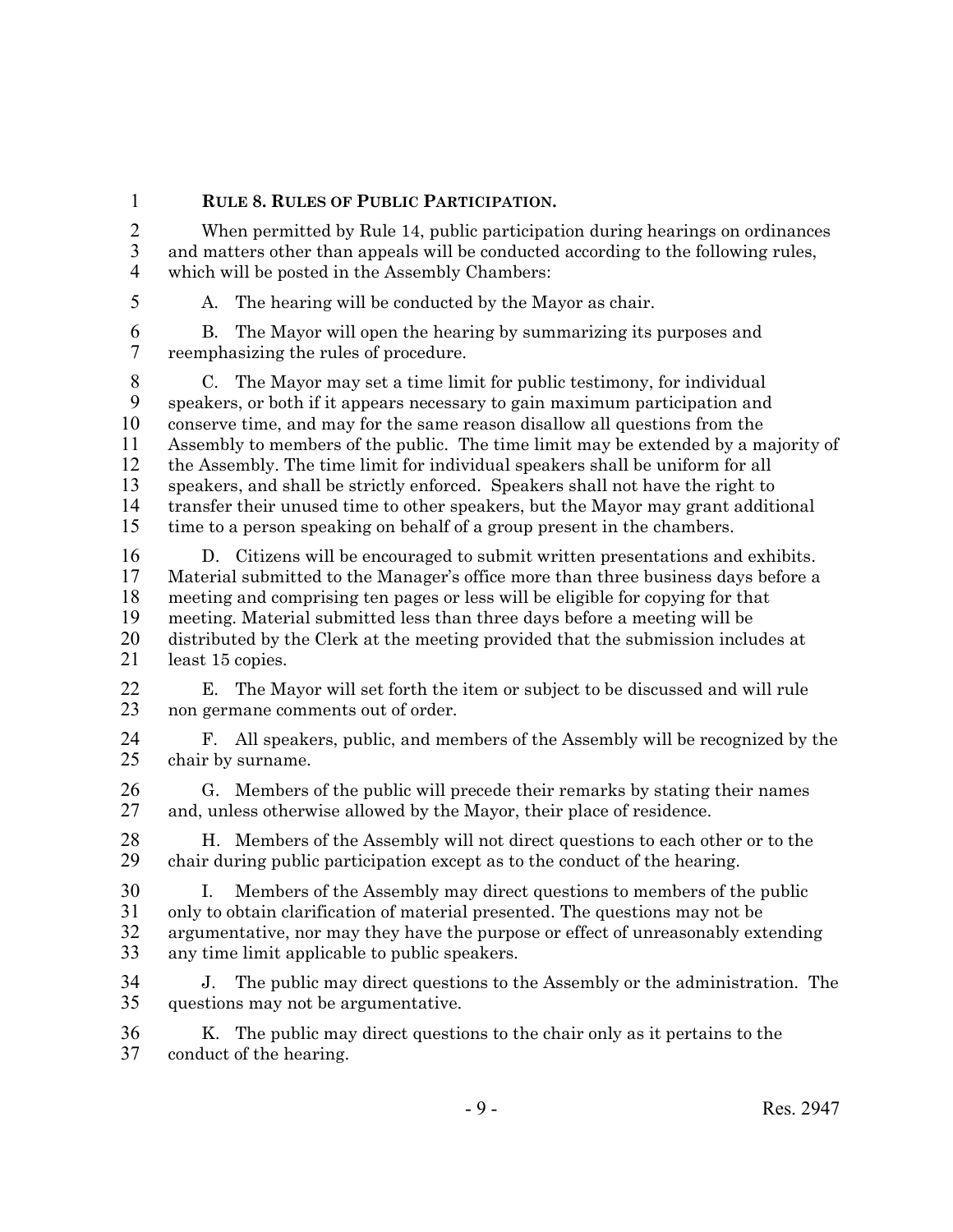1 L. The Manager may participate in the same manner as the members of the Assembly. Assembly.

 M. There shall be an opportunity for public participation on non-agenda items 4 at each regular meeting of the Assembly. Such public participation shall be limited<br>5 to no more than 20 minutes, with each speaker limited to a length of time set by the to no more than 20 minutes, with each speaker limited to a length of time set by the Mayor not to exceed five minutes. Assemblymembers may ask questions of the speaker, but shall not deliberate at that time on matters raised, or answer questions directed to the members.

### **RULE 9. MOTIONS.**

A. Seconds. Seconds to motions are not required.

 B. Renewal of Defeated Motions. Defeated motions may be renewed only under suspension of the rules.

- C. Priority of Privileged Motions. Privileged motions shall have the following priority:
- 16 1. Fix time to adjourn
- 2. Give notice of reconsideration
- 3. Adjourn
- 4. Recess
- 5. Question of privilege of the body
- 6. Question of personal privilege
- 

## **RULE 10. CLERICAL ERRORS.**

 Clerical errors that do not affect the substance of an ordinance or resolution, 25 such as errors in numbering or errors in spelling, may be corrected by the Attorney<br>26 upon discovery of the error. upon discovery of the error.

## **RULE 11. VOTE REQUIRED.**

 The affirmative vote of five members of the Assembly shall be sufficient to take 30 any action except as otherwise provided by Charter or ordinance, and except in the following instances which require the affirmative vote of at least six members: following instances which require the affirmative vote of at least six members:

- A. Limiting, extending, or closing debates;
- B. Suspension of the rules;
- C. Setting of or postponement of special orders;
- D. Objection to consideration of question;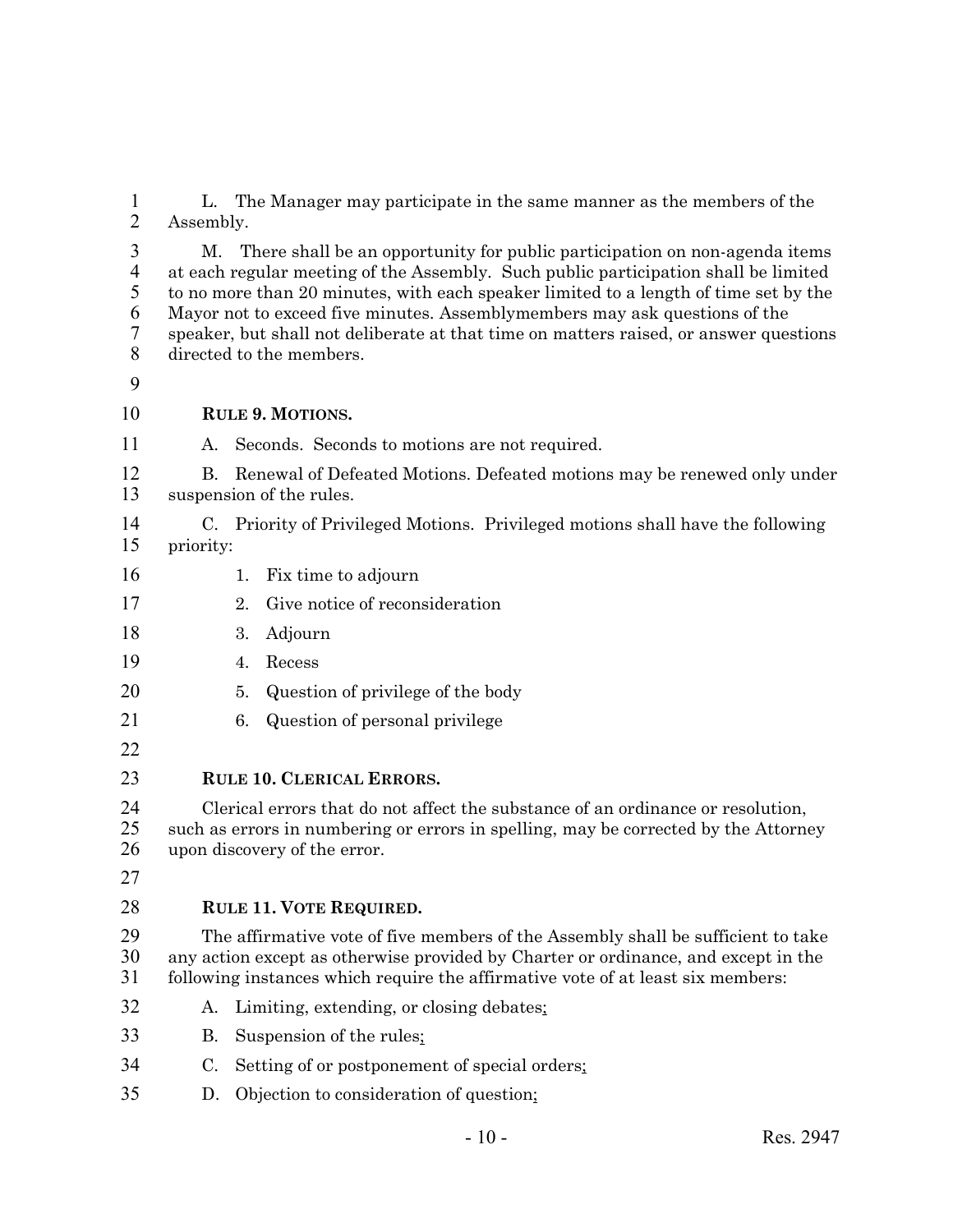| $\mathbf{I}$                                       | Ŀ.<br>Motion for immediate vote (previous question);                                                                                                                                                                                                                                                                                                                                                                                                                                                                                                                                                                                                                                 |  |  |  |  |  |  |
|----------------------------------------------------|--------------------------------------------------------------------------------------------------------------------------------------------------------------------------------------------------------------------------------------------------------------------------------------------------------------------------------------------------------------------------------------------------------------------------------------------------------------------------------------------------------------------------------------------------------------------------------------------------------------------------------------------------------------------------------------|--|--|--|--|--|--|
| $\overline{2}$                                     | F.<br>Rescind; and                                                                                                                                                                                                                                                                                                                                                                                                                                                                                                                                                                                                                                                                   |  |  |  |  |  |  |
| $\mathfrak{Z}$<br>$\overline{4}$                   | G.<br>To take up a motion for reconsideration at the meeting at which the action<br>to be reconsidered was taken.                                                                                                                                                                                                                                                                                                                                                                                                                                                                                                                                                                    |  |  |  |  |  |  |
| 5                                                  |                                                                                                                                                                                                                                                                                                                                                                                                                                                                                                                                                                                                                                                                                      |  |  |  |  |  |  |
| 6                                                  | RULE 12. PARLIAMENTARIAN.                                                                                                                                                                                                                                                                                                                                                                                                                                                                                                                                                                                                                                                            |  |  |  |  |  |  |
| 7                                                  | The Attorney shall act as the parliamentarian.                                                                                                                                                                                                                                                                                                                                                                                                                                                                                                                                                                                                                                       |  |  |  |  |  |  |
| 8                                                  |                                                                                                                                                                                                                                                                                                                                                                                                                                                                                                                                                                                                                                                                                      |  |  |  |  |  |  |
| 9                                                  | <b>RULE 13. SESSIONS.</b>                                                                                                                                                                                                                                                                                                                                                                                                                                                                                                                                                                                                                                                            |  |  |  |  |  |  |
| 10<br>11                                           | Each regular or special meeting of the Assembly constitutes a session for<br>purposes of the rules.                                                                                                                                                                                                                                                                                                                                                                                                                                                                                                                                                                                  |  |  |  |  |  |  |
| 12                                                 |                                                                                                                                                                                                                                                                                                                                                                                                                                                                                                                                                                                                                                                                                      |  |  |  |  |  |  |
| 13                                                 | RULE 14. PUBLIC PARTICIPATION CONFINED TO THAT AGENDA ITEM.                                                                                                                                                                                                                                                                                                                                                                                                                                                                                                                                                                                                                          |  |  |  |  |  |  |
| 14<br>15<br>16<br>17<br>18<br>19<br>20<br>21<br>22 | No person except a member or the Manager may participate in Assembly<br>proceedings except as provided in the agenda item for public participation and<br>except that the Attorney or Clerk may comment on professional or procedural<br>aspects. Public participation shall be permitted on a motion to recess into executive<br>session prior to the vote on such a motion. Public participation shall be permitted on<br>all items on the agenda, except for meetings advertised as work sessions only, but<br>shall not be permitted on items before the body for information or scheduling<br>purposes except to the extent such public participation concerns scheduling only. |  |  |  |  |  |  |
| 23                                                 | <b>RULE 15. RECONSIDERATION.</b>                                                                                                                                                                                                                                                                                                                                                                                                                                                                                                                                                                                                                                                     |  |  |  |  |  |  |
| 24<br>25<br>26                                     | What May Be Reconsidered. Main motions, amendments to main motions,<br>А.<br>privileged motions involving substantive questions, and appeals are subject to<br>reconsideration. Procedural motions may not be reconsidered.                                                                                                                                                                                                                                                                                                                                                                                                                                                          |  |  |  |  |  |  |
| 27<br>28                                           | Who May Reconsider. Any member, whether or not that member voted on<br>$\mathbf{B}$<br>the prevailing side, may give notice of or move for reconsideration.                                                                                                                                                                                                                                                                                                                                                                                                                                                                                                                          |  |  |  |  |  |  |
| 29<br>30<br>31<br>32                               | Effect of Notice. The effect of giving notice of reconsideration is to suspend<br>C.<br>all action on the subject of the notice until a motion for reconsideration is made and<br>acted upon or until the time within which the motion for reconsideration may be<br>made and acted upon has expired.                                                                                                                                                                                                                                                                                                                                                                                |  |  |  |  |  |  |
| 33<br>34<br>35<br>36                               | Time in Which Notice Must Be Taken Up. A notice of reconsideration<br>D.<br>expires unless a motion for reconsideration is made and acted upon prior to<br>adjournment of the next regular meeting succeeding the meeting at which the action<br>to be reconsidered occurred.                                                                                                                                                                                                                                                                                                                                                                                                        |  |  |  |  |  |  |

E. Motion for immediate vote (previous question);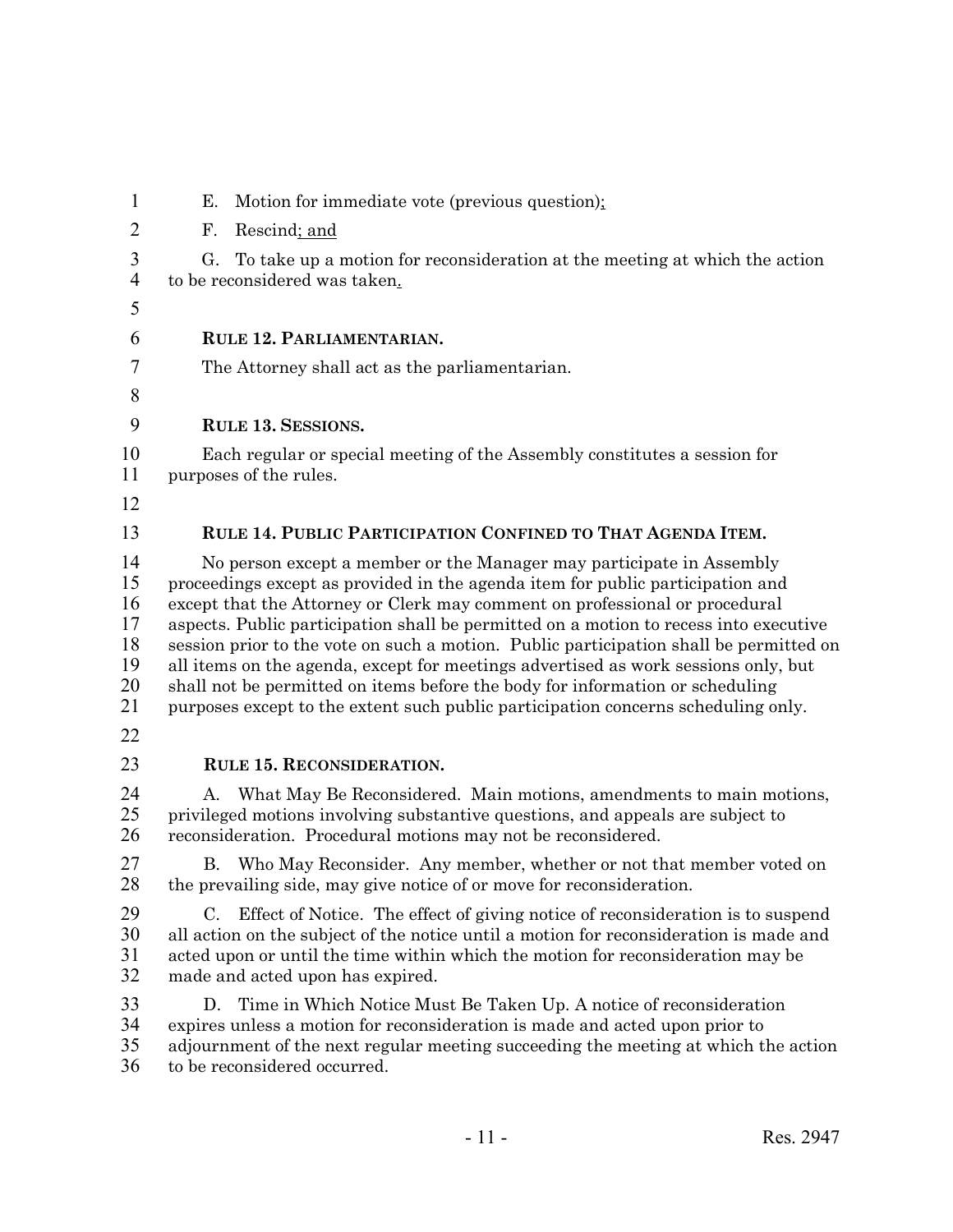1 E. Successive Reconsideration. There may be only one reconsideration even<br>2 though the action of the Assembly after reconsideration is opposite from the action 2 though the action of the Assembly after reconsideration is opposite from the action of 3 the Assembly before reconsideration.

4 F. Precedence. A motion for reconsideration has precedence over every main<br>5 motion and may be taken up at any time during the meeting when there is no other motion and may be taken up at any time during the meeting when there is no other 6 motion on the floor.

7 G. Effect. A motion for reconsideration completely cancels the previous vote 8 on the question to be reconsidered as though the previous vote had never been 9 taken.

10

### 11 **RULE 16. REMOTE TELEPHONIC PARTICIPATION.**

12 A. A member may participate <u>remotely via telephone</u> in an Assembly meeting, 13 or an Assembly Committee meeting, if the member declares that circumstances 14 prevent physical attendance at the meeting. If the Mayor chooses to participate 15 remotely via telephone, the Deputy Mayor shall preside.

16 B. No more than the first three members to contact the Clerk regarding 17 remote telephonic participation in a particular meeting may participate remotely via 18 telephone at any one meeting.

19 C. The member shall notify the Clerk and the presiding officer, if reasonably<br>20 practicable, at least four hours in advance of a meeting which the member proposes 20 practicable, at least four hours in advance of a meeting which the member proposes 21 to attend <u>remotely by telephone</u> and shall provide the physical address of the location, the telephone number, and any available facsimile, email, or other location, the telephone number, and any available facsimile, email, or other 23 document transmission service.

24 D. At the meeting, the Clerk shall establish the <u>remote</u> telephone connection<br>25 technology when the call to order is imminent. technology when the call to order is imminent.

26 E. A member participating <u>remotely by telephone</u> shall be counted as present 27 for purposes of quorum, discussion, and voting. for purposes of quorum, discussion, and voting.

28 F. The member participating remotely by telephone shall make every effort to 29 participate in the entire meeting and must have video turned on except during 30 <u>breaks.</u> From time to time during the meeting the presiding officer shall confirm the connection.

connection.

32 G. The member participating <u>remotely by telephone</u> may ask to be recognized by the presiding officer to the same extent as any other member. the presiding officer to the same extent as any other member.

34 H. To the extent reasonably practicable, the Clerk shall provide backup<br>35 materials to members participating remotely by telephone. materials to members participating remotely by telephone.

- 36 I. If the <u>remote technology telephone</u> connection cannot be made or is made 37 then lost, the meeting shall commence or continue as scheduled and the Clerk shall 38 attempt to establish or restore the connection, provided that if the member
- 39 participating remotely by telephone is necessary to achieve a quorum, the meeting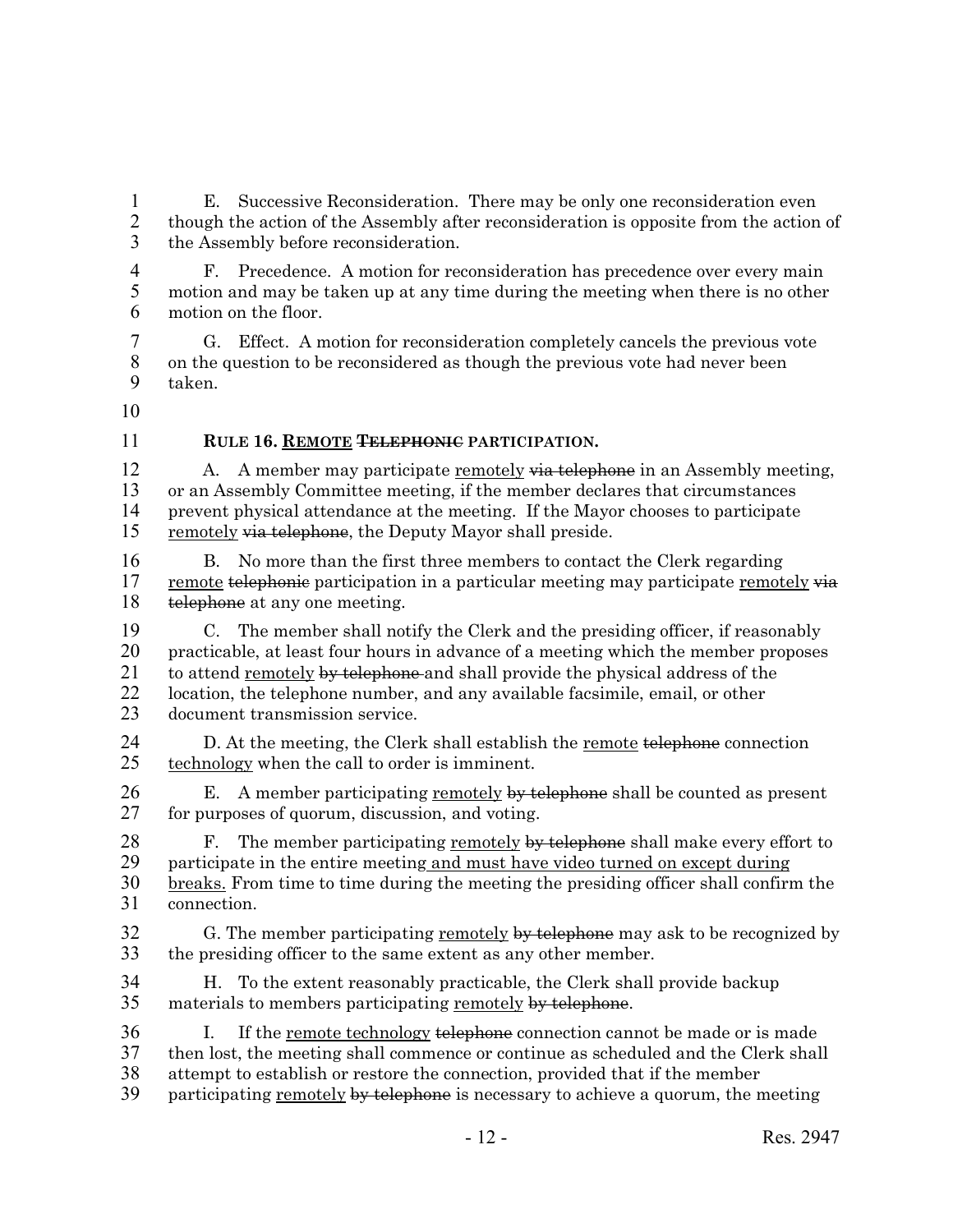1 shall be at ease, recess, or adjourn as necessary until the <u>remote</u> telephone<br>2 connection is established or restored.

2 connection is established or restored.

3 J. Meeting times shall be expressed in Alaska time regardless of the time at 4 the location of any member participating remotely by telephone.

5 K. Participation remotely by telephone shall be allowed for regular, special, and 6 committee meetings of the Assembly.

7 L. Remarks by members participating <u>remotely</u> by telephone shall be transmitted so as to be audible by all members and the public in attendance 8 transmitted so as to be audible by all members and the public in attendance at the meeting, provided that in executive session the remarks shall be audible only to 9 meeting, provided that in executive session the remarks shall be audible only to 10 those included in the executive session.

11 M. Any member of the public present with the member participating remotely 12 by telephone shall be allowed to speak to the same extent the person was he would if  $\frac{13}{13}$  physically present at the meeting. physically present at the meeting.

14 N. As used in these rules, <u>"remote"</u> "telephone" means any system for<br>15 synchronous two-way voice communication (i.e. telephone) or video conferer synchronous two-way voice communication *(i.e. telephone)* or video conferencing 16 technology. If a member needs to participate remotely, video conferencing technology 17 is preferred. "Mayor" includes the Acting Mayor or any other member serving as 18 chair of the meeting.

19 O. Regular and special meetings of the following entities must be recorded and<br>20 live broadcast in a manner that is reasonably calculated to provide meaningful 20 live broadcast in a manner that is reasonably calculated to provide meaningful<br>21 remote public observance and participation, when allowed, of the public meeting

- remote public observance and participation, when allowed, of the public meeting:
- 22 i. Assembly
- 23 ii. <u>Assembly Standing Committees</u><br>24 iii. Planning Commission
	- iii. Planning Commission
- 25 iv. Hospital Board
- 26 v. Docks and Harbors Board<br>27 vi. Airport Board
- vi. Airport Board
- 28 vii. <u>Ski Area Board</u><br>29 viii. Systemic Racisn
- viii. Systemic Racism Review Committee

30 Any other board, commission, or committee meeting with anticipated substantial

31 public interest should be recorded and live broadcast in a manner that is reasonably

32 calculated to provide meaningful remote public observance and participation, when

33 allowed, of the public meeting.

34

# 35 **RULE 17. ADOPTION OF ROBERT'S RULES OF ORDER.**

36 The conduct of the meetings of Assembly shall be governed by the Mayor<br>37 according to Robert's Rules of Order.  $11^{th}$  Edition, except as otherwise provide according to Robert's Rules of Order,  $11^{th}$  Edition, except as otherwise provided by 38 Charter, law, or these rules.

39 **Section 2. Repeal of Resolutions.** Resolutions No. 2939 and No. 2862 40 are repealed.